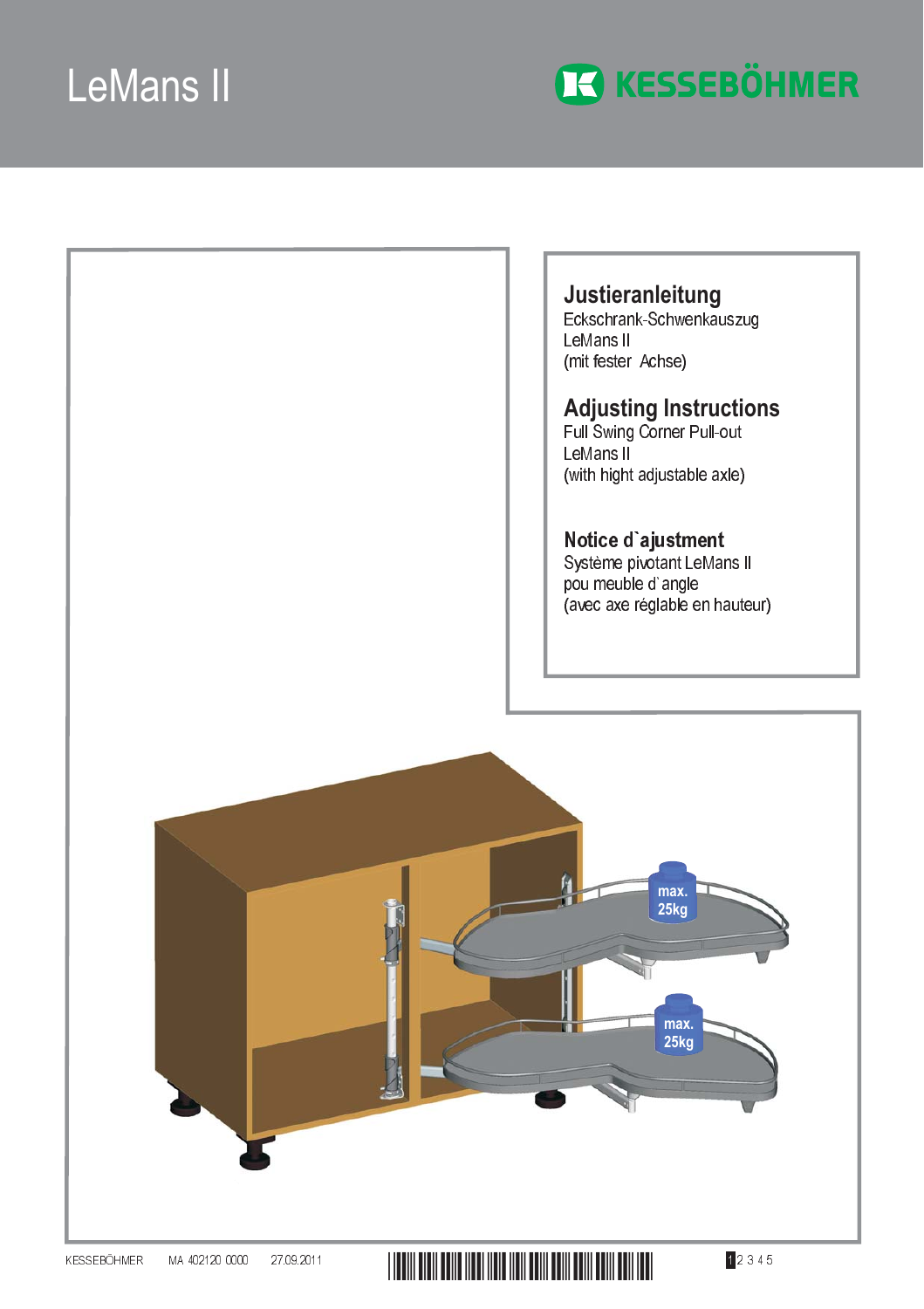

### SYMBOLE · SYMBOLS · SYMBOLES · SYMBOLI · SIMBOLOS · SIMBOLOS · MERKIT · SYMBOLER · **SYMBOLY · SYMBOLE ·**



Warnung! • Warning! • Avertissement! • Avvertenza! • ¡Advertencia! • Aviso! • Varoitus! • Advarsel! • Výstraha! • Ostrzezenie! •



Nicht korrekt! • Incorrect! • Incorrect! • Non corretto! • Incorrecto! • Incorrecto! • Väärin! • Ikke korrekt! • Nesprávnê! • Nieprawidlowo!



Korrekt! • Correct! • Correct! • corretto! • ¡Correcto! • Correcto! • Oikein! • Korrekt! • Správnê! • Prawidlowo!!



Fixieren/fixiert! • Secure/Secured! • Fixer/fixé • Fissare/fissato! • ¡Fijar/fijado! • Fixar/fixo! • Kiinnitä/kiinnitetty! • Spænde/sændt •



Lösen/gelöst! • Release/Released! • Détacher/détaché • Allentare/allentato! • ¡Soltar/suelto! • Soltar/solto! • Irroita/irroitettu! • Løsne/løsnet • Povolit/povolento! • Zwolnic/zwolnione!



Keinen Akkuschrauber verwenden! • Do not use a cordless screwdriver! • Ne pas utiliser de tournevis à piles • Non utilizzare un avviatore a batteria! • ¡No itlizar tladro atornillador! • Não usar aparafusadora sem fio! • ÄlÄ käytä akkurruuvinväännintä! • Brug ikke batteriskukruetrækker! • Nepouziveite akušroubovák! • Nie uzvwac wkrtarki akumultorowei! •



PZ2-Schraubendreher verwenden! • Use a PZ2 screwdriver! • Utiliser un tournevis Pz2 • Usare il cacciavite Pz2! • ¡Utilizar un destornialldor Pz2! • Usar chave de parafusos Pz2! • Käytä PZ2-ruuviatalttaa! • Brug PZ2-skruetrækker! • Pouzijte krizový šroubovák Pz2! · Uzyc wkretaka Pz2!



Optionales Element! • Optional element! • Élément optionnel! • Elemento opzionale! • ¡Elemento opcional! • Elemento opcional! • Valinnainen elementti! • Valgfrit element! • Voltitelný prvek! • Element opcjonalny! •



Klick-Geräusch beim Einrasten! • Audible click on engagement! • << Clic>> lors de l'encliquetage • Quando si innesta si sente un clic! • ¡Ciaondo encaja se oye un clic! • Ruído de clique ao engatar! • Lukittuessa kuuluu klik-ääni! • Klikyd ved monterging! • Slysitelné zacvaknutí! · Trzask przy zaskakiwaniu! ·



Alle Maße in mm! • All dimensions in mm! • Toutes les dimensions en mm! • Tutte le dimensioni in mm! • ¡Todas las medidas son en mm! • Todas as medidas em mm! • Kaikki mitat mm! • Alle mal er mm! • Vsechny rozmery v mm! • Wszystkie wymiary w mm! •

Die technische Darstellung und Maßangaben -auch bei Abbildungen und Zeichnungen - sind unverbindlich. Konstruktionsverbesserungen sind vorbehalten! • Technical information and stated dimensions (including in illustrations and drawings) must not be regarded as binding. Design subject to change without notice (in interest of improvement)! • Les illustrations technique et les cotes y compris sur les schémas et les dessins sont non contractuelles. Sous réserve d'améliorations de la construction! • Le rappresentazioni tecniche e le indicazioni delle dimensioni anche nelle figure e nei disegni non sono vincolanti. Con riserva di miglioramenti di progettazione! . Las descripciones técnicas y los datos dimensionales, inclusive los incluidos en fotos y figuras, son meramente orientativos y no vinculantes. ¡Reservado el derecho a mejoras constructivas! • As descrições técnicas e as indicações de medidas também em ilustrações e desenhos não são de natureza imperativa. Salvo melhoramentos de construção! • Tekniset pirrokset ja mitat myös kuvissa ja pirroksissa olevat ovat sitoumuksetta. Oikeus teknisiin parannuksiin pidätetään! • De tekniske fremstillinger og måleangivelser også i figurer og tegninger er vejledende. Forbehold for konstruktionsforbedringer! • Technické znázorniní a rozmiry i na obrázcích a výkresech jsou nezávazné. Konstrukèní zmìny vyhrazeny! • Prezentacje techniczne i dane wymiarowe takze na rysunkach sa niewiazace. Zmiany konstrukcyjne zastrzezone! •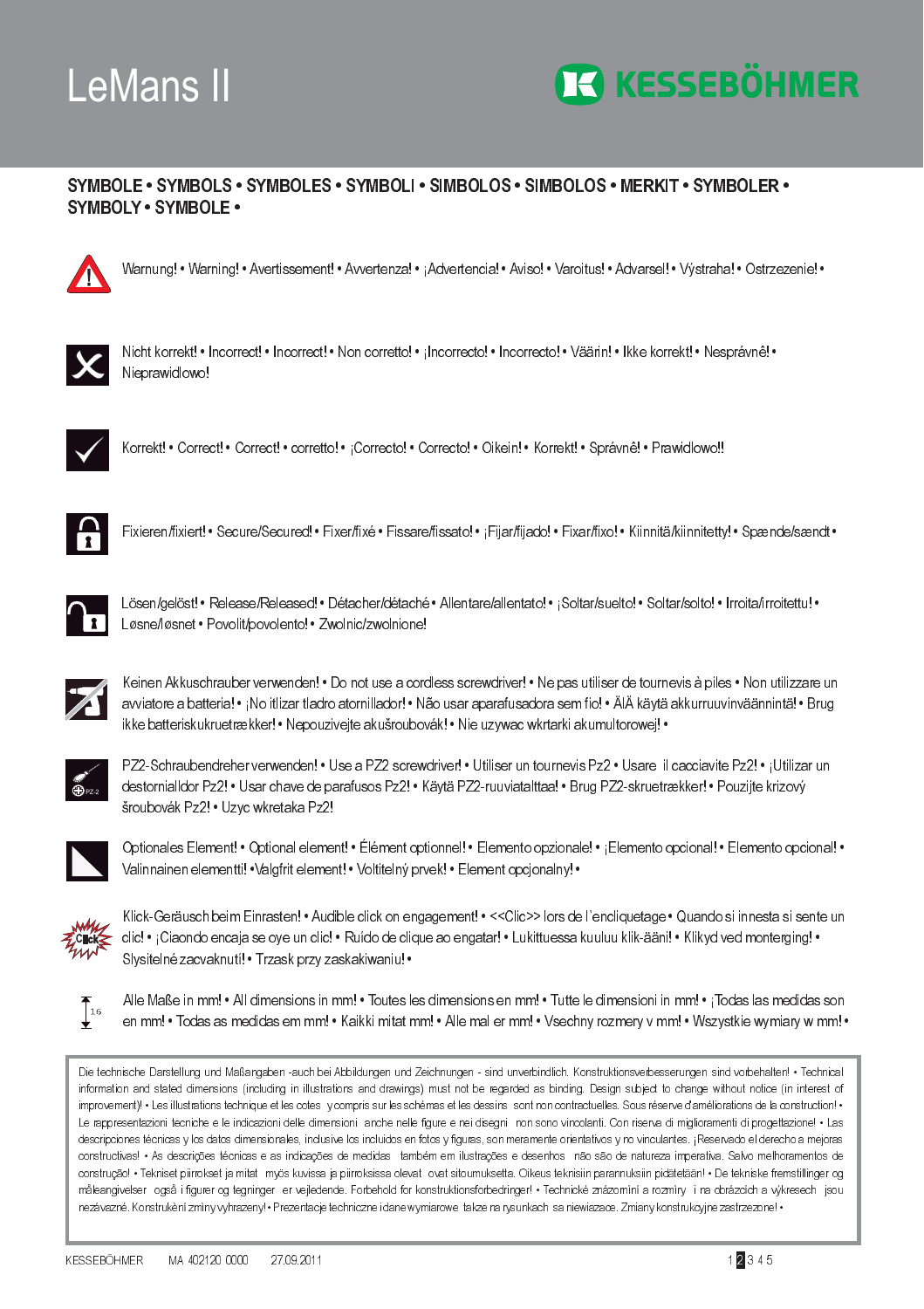

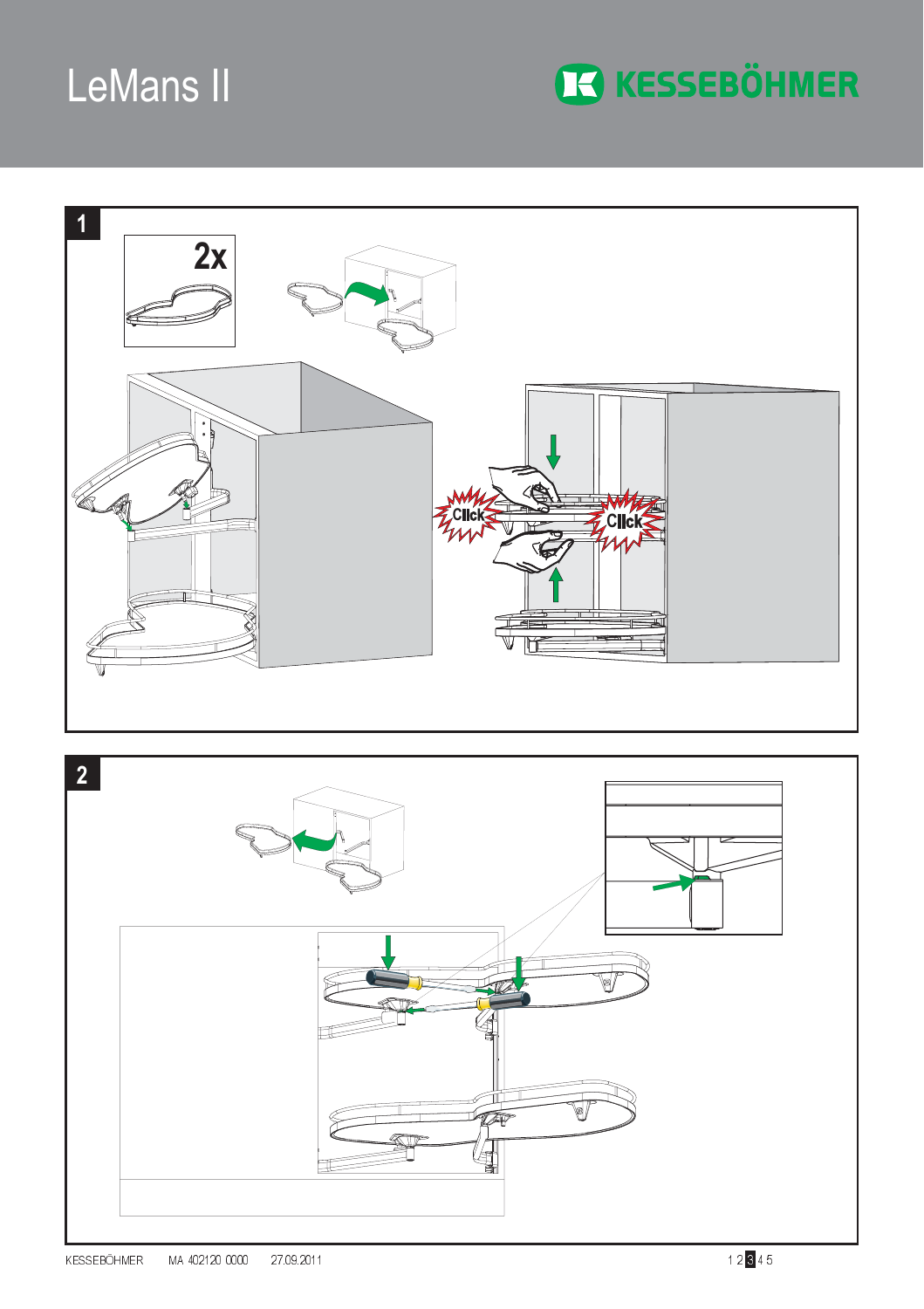

**IC KESSEBÖHMER**